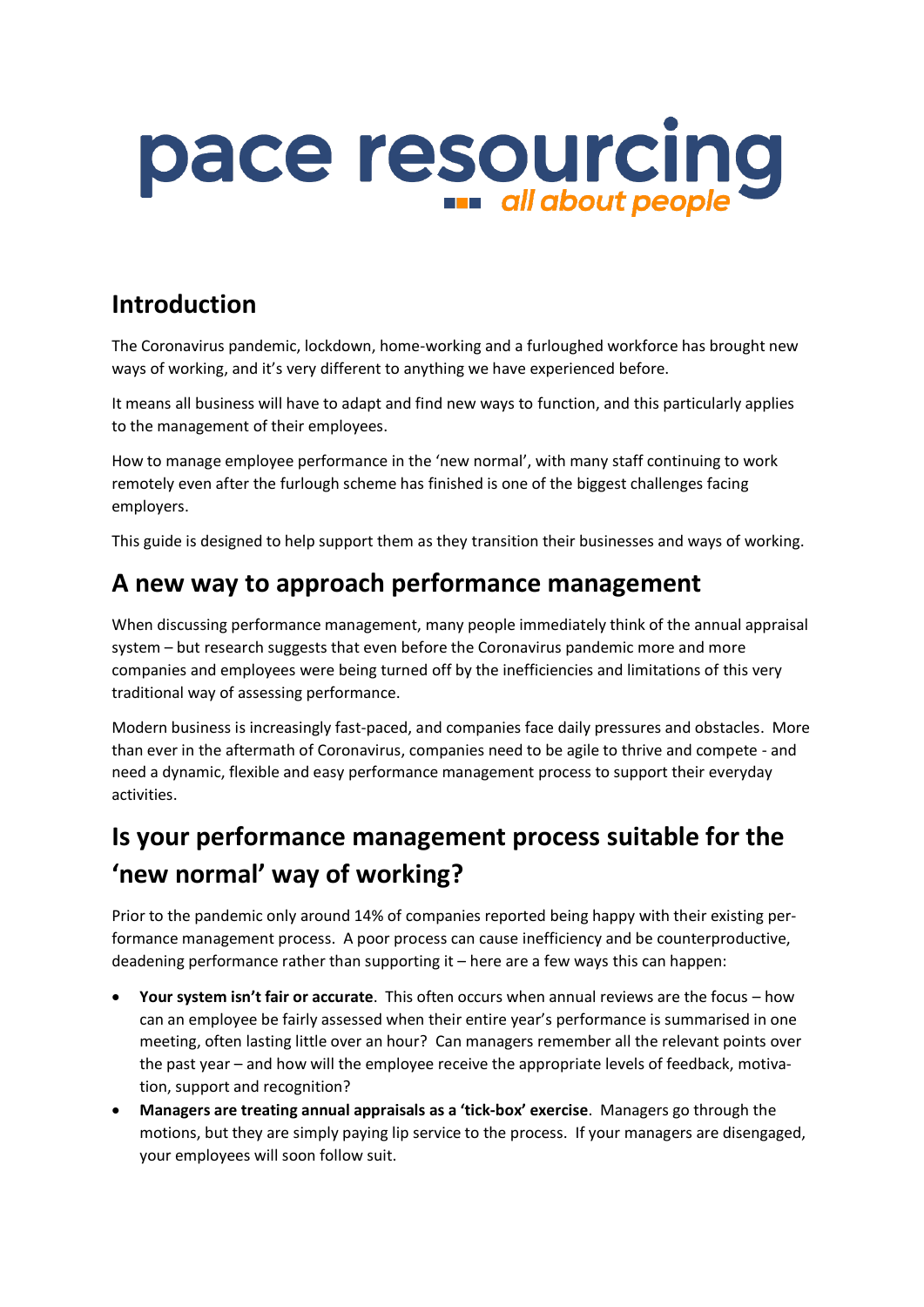• **You are focussed more on the process than on coaching**. One way to get employees to dread performance discussions is to make them feel they are going to be judged by their manager. Rather than focussing on negatives, managers should be a coach. They should be supportive and encouraging, rather than fault-finding.

## **An effective way of managing performance**

Many companies had already begun to move away from annual appraisals in favour of regular oneto-ones and frequent feedback – or 'continuous performance management'.

This is now even more relevant. Businesses need their people to be connected and able to take ownership of their work. Continuous performance management encourages this by providing instant communication, strengthening relationships through open dialogue and giving employees autonomy and independence.

There's lots of data and case studies to back up the value of this continuous feedback and its positive impact on performance, personal development and staff retention.

Research by Deloitte found that companies that are more collaborative are generally twice as profitable, while also being twice as likely to out-perform their immediate competition.

According to Forbes, companies who manage objectives quarterly generate 30% higher returns than those who manage them annually.

There are very few employees who actually look forward to their annual performance review. Adobe found there was a high percentage of employees handing in their notice following their annual appraisals. After moving over to continuous performance management, they saw a 30% drop in staff turnover with all the obvious benefits that brings.

By having shorter and more frequent conversations, companies can actually save time and money. Annual reviews take a substantial amount of investment when it comes to management hours and form-filling. And because they try to achieve too much in one go, and because they are dreaded by everyone involved, they can end up being unproductive and largely a waste of time.

### **So what is continuous performance management?**

Continuous performance management is an approach to managing employee performance and development throughout the year rather than on an annual or half-yearly basis. It involves regular conversations and continuous feedback. It's about what you are trying to achieve – and how you are going to achieve it.

The main feature is the frequent one-to-ones - ideally these should take place monthly. They are designed so a manager and employer can have a meaningful dialogue. Rather than a formal discussion they should be ongoing conversations so that goals, progress, and personal achievement remain relevant and current. They should be "lightweight" – a chat over coffee rather than a formal meeting.

In the current climate of remote working, this also gives the flexibility to have these discussions over the phone or via a video call – keeping everyone in touch and focussed.

The overall aim is to develop a more forward-looking and meaningful approach. To better understand, we should look at the main differences between this approach and the more traditional one: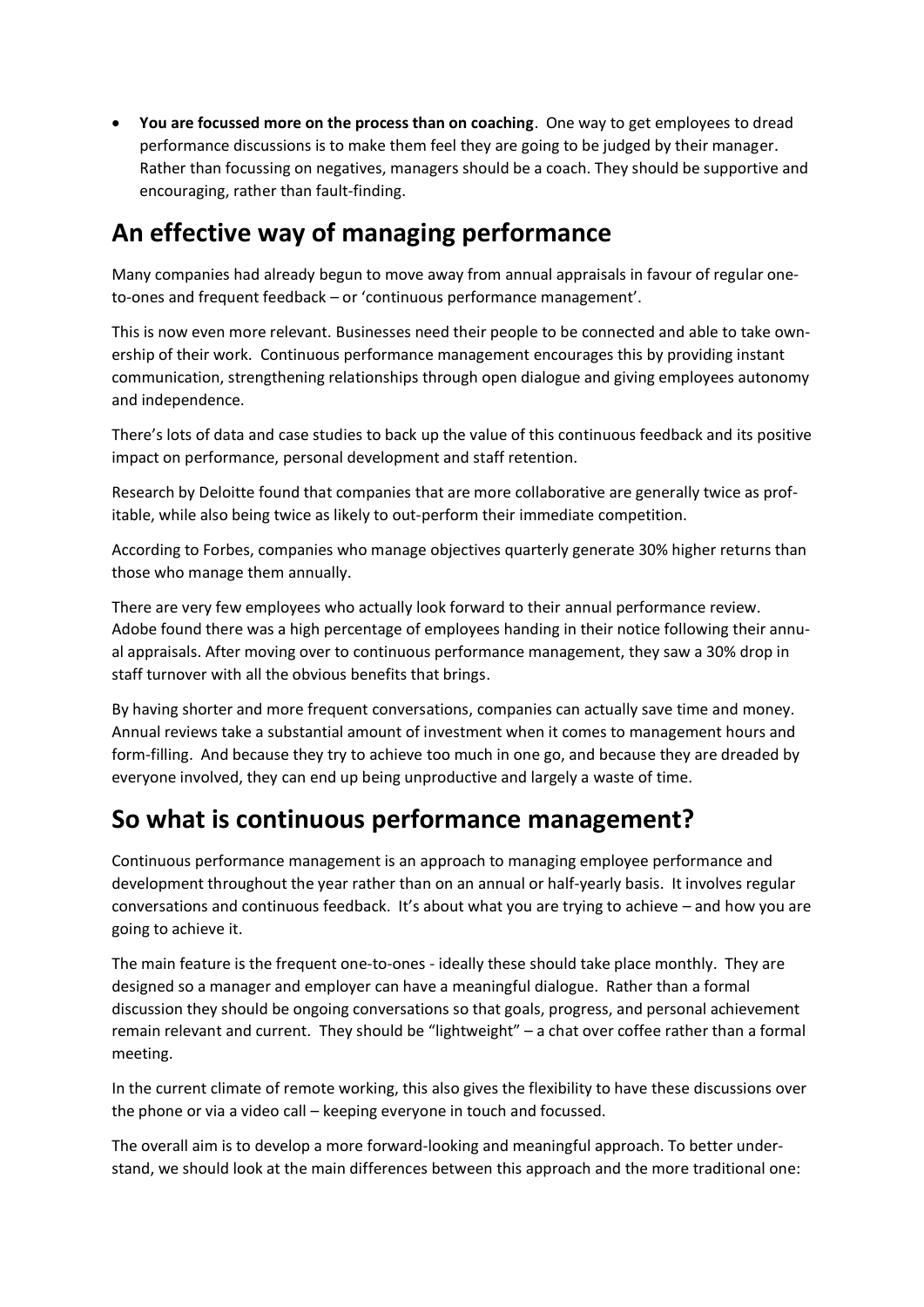| <b>Traditional performance management</b>    | Continuous performance management               |
|----------------------------------------------|-------------------------------------------------|
| Annual appraisal – sometimes with a mid-year | Monthly one-to-ones – forming a natural and     |
| review                                       | ongoing dialogue.                               |
| At the annual review managers assess         | Monthly meetings become meaningful, timely      |
| performance against objectives over the last | and less rushed - covering progress against     |
| year. Have targets been met? Have            | current objectives, new objectives, priorities, |
| competencies and behaviours been displayed?  | issues and concerns, personal development.      |
| Training and development needs met? (This a  |                                                 |
| long list for one meeting and can become a   | Flexibility on how these are conducted to take  |
| tick-box exercise).                          | account of remote working.                      |
|                                              |                                                 |
|                                              | Annual review meeting then becomes shorter -    |
|                                              | a summary of the year with no surprises.        |
| Rigid objectives and goals set out for the   | Goals are set with a short-term focus ensuring  |
| following year – which can be out of date by | they stay relevant to changing business needs.  |
| the time the next appraisal comes round.     | There is also a focus on employee development   |
|                                              | rather than just on delivery and outcomes.      |
| Feedback is saved up for appraisal meeting   | Allows exchange of frequent feedback            |
| rather than addressed in real time.          |                                                 |

#### **Key steps to implement this ….**

**It all starts with getting your senior teams on board** — they will need to understand and buy into the benefits.

**Your employees and managers will also need to understand why your company is taking this approach and what the benefits are to them**. Open and transparent communication is key to a smooth transition.

**Provide training** - switching to more frequent performance discussions doesn't mean your managers will automatically know how to conduct them – by offering support, they will know how and what to discuss and have the confidence to carry them out.

**Review your role profiles** - a good role profile should clearly identify the purpose of the role, key tasks and main accountabilities. Ideally it should also include competencies and behaviours expected to be successful in the role. They should provide the foundation for the performance management process. However, all too often, they are stored away and only see the light of day perhaps when recruitment needs arise. And let's be honest, no-one likes writing them - but it is worth taking the time to refresh or re-write role profiles so expectations are aligned.

**Communicate the company's business strategy** to everyone and create a dynamic goal setting process. Instead of 12 month objectives, encourage employees to work with their manager to create their own SMART (Specific, Measurable, Achievable, Realistic, Timely) goals – these should be short to medium term and aligned to company strategy. Employees have to know where the company is going and what it wants to achieve if they are to help drive it forward.